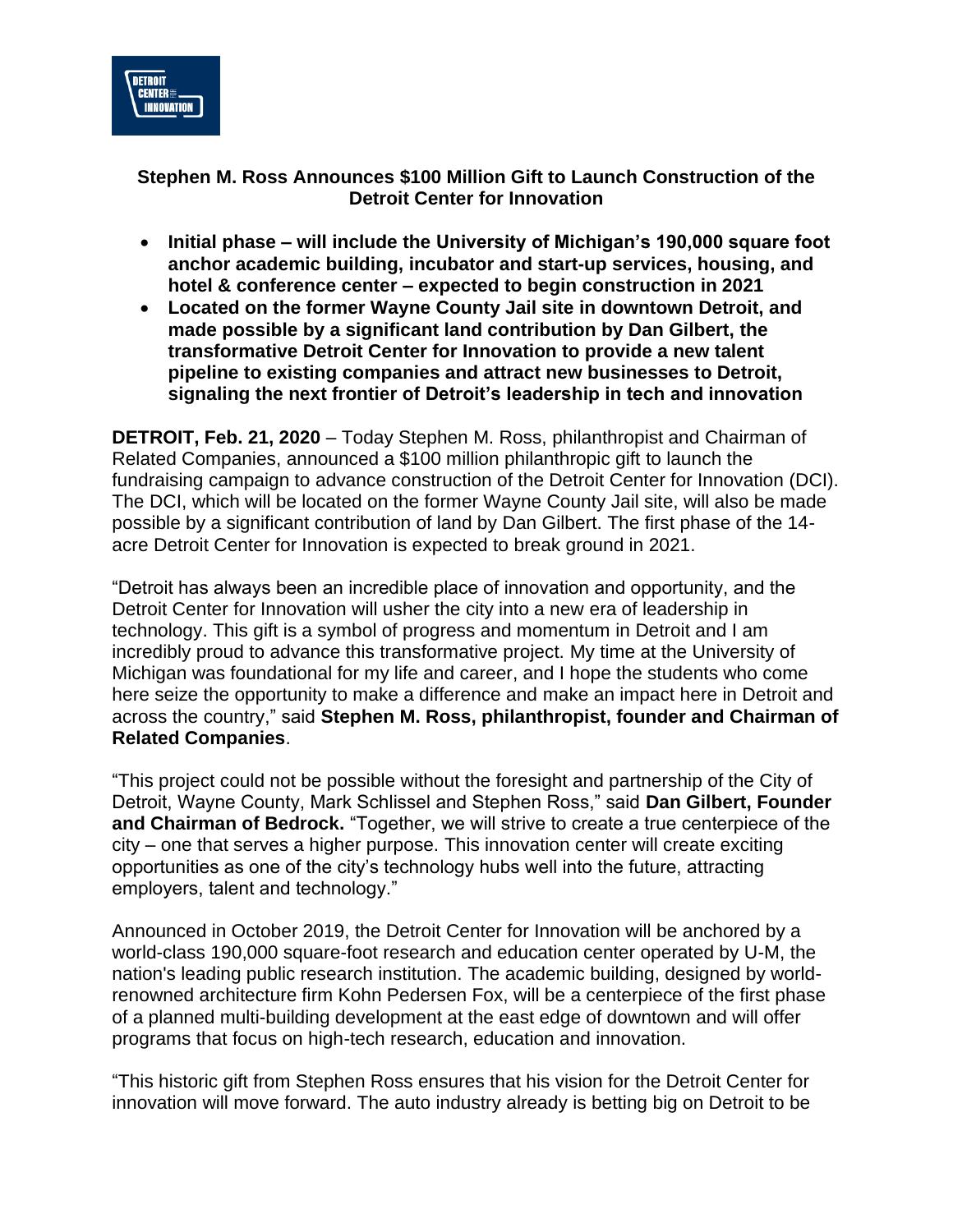

the center of technological advances in mobility and today's announcement builds on that momentum. This is a great day for our city and we are deeply grateful to Stephen for his remarkable generosity and commitment to Detroit," said **Mayor Mike Duggan**.

"This investment reinforces the county's decision to pursue an alternative to finishing the Gratiot jail," said **Wayne County Executive Warren C. Evans.** "This Innovation Center will offer world-class educational opportunities, and no one is happier about that than me. Hopefully, it can also help set the bar for the type of intentional inclusion needed to build a world-class talent pipeline."

The Center will build on Detroit's growing presence as a center for innovation providing local businesses a pipeline of talent and offering opportunities for current workers to further their skills in a world of fast-paced technological change.

It is anticipated the new U-M facility will eventually serve up to 1,000 graduate and senior-level undergraduate students pursuing advanced degrees in a range of high-tech innovation disciplines, including mobility, artificial intelligence, data science, entrepreneurship, sustainability, cybersecurity, financial technology and more.

"Stephen Ross is an incredible supporter of the University of Michigan and its work, and we are grateful for his support of the Detroit Center for Innovation through this transformational gift," **University of Michigan President Mark Schlissel** said. "As a world-class public research institution, the University of Michigan has a responsibility to help address the challenges our region faces. Our partnership in the DCI will further our ability and capacity to do just that."

The initial phase of the DCI build-out also will include incubator and start up services for entrepreneurs, collaboration space for established companies, residential units, a hotel and conference center and event space. The new multi-building complex will be located at the site of the former Wayne County Jail project at Gratiot and St. Antoine and serve as a new gateway to Detroit's burgeoning downtown, connecting the Central Business District and Greektown Entertainment Center to Lafayette Park and Eastern Market.

"Envisioning the highest and best use for the Gratiot site at the gateway to our city was one of the first goals Dan Gilbert ever shared with me more than 10 years ago. Even then, before so much economic growth took place in Detroit, he imagined this property as a catalyst for developing and attracting top talent," said **Matt Cullen, CEO of Bedrock.** "We look forward to contributing to a project where ideas will be born, careers will be developed, and Detroiters will have the opportunity to impact the future from their own back yard."

Stephen M. Ross and Dan Gilbert have long been benefactors of higher education in Michigan. Ross has previously given nearly \$400M to the University of Michigan. In 2017, Ross donated \$50 million to support career development programs in the business school and provide resources for attracting and developing junior faculty. In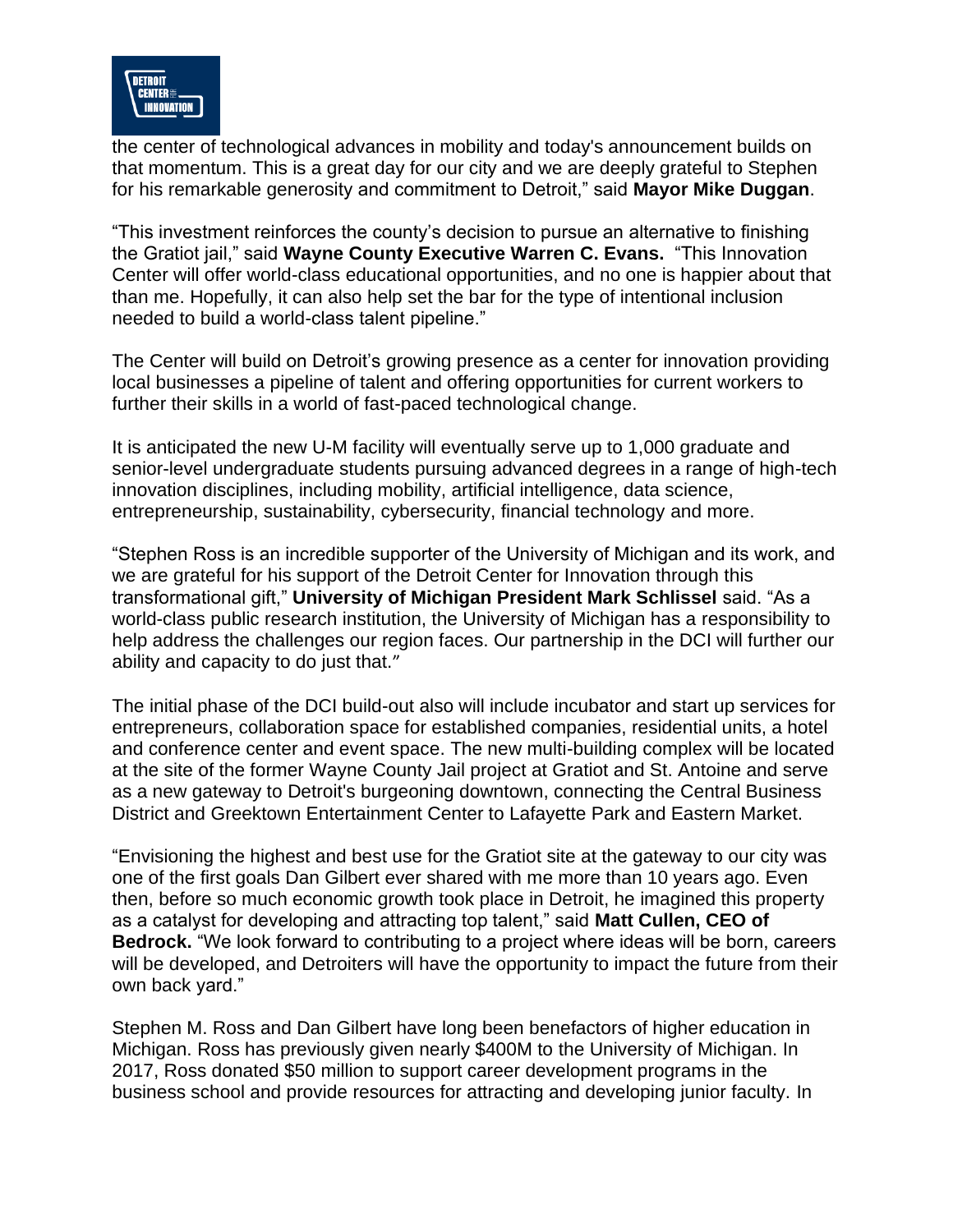

2013, Ross donated \$200 million: \$100 million for the Stephen M. Ross Athletic Campus for use by 900-plus student athletes in all sports, and \$100 million to further develop a state-of-the-art collaborative learning environment on the Ross School campus. In 2004, Ross gave \$100 million gift to endow operations for the business school, which was renamed the Stephen M. Ross School of Business. In 2016, Gilbert and Ross announced a donation to the Wayne State University Law School totaling \$10 million.

Dan Gilbert's contribution to the Detroit Center for Innovation comes as he celebrates 10 years of investment in Detroit, which began when he relocated the suburban headquarters of Quicken Loans—now the largest home mortgage lender in America—to downtown Detroit. In the years since, Gilbert has committed \$5.6 billion to acquiring and developing more than 100 properties, including new construction of ground up developments in downtown Detroit and Cleveland totaling more than 18 million square feet.

For more information on the development, visit: [detroitcenterforinnovation.com](https://detroitcenterforinnovation.com/)

## **About University of Michigan**

One of the nation's top public universities, the University of Michigan has been a leader in research, learning, and teaching for more than 200 years. U-M's alumni body is one of the largest in the world and includes a U.S. president, scientists, actors, astronauts, business leaders and inventors. The university, which also boasts a world-renowned intercollegiate athletics program, has been the site of many important events in U.S. history, including JFK's announcement of the Peace Corps, LBJ's "Great Society" speech, and the clinical trials of the Salk polio vaccine. The main campus in Ann Arbor comprises 19 schools and colleges; there are also regional campuses in Dearborn and Flint, and a nationally ranked health system, Michigan Medicine. In 2017, U-M celebrated its bicentennial, marking 200 years since its founding in the city of Detroit.

## **About Stephen M. Ross**

Stephen M. Ross is the Chairman and Founder of Related Companies, the largest private real estate developer in the United States and the largest private owner of affordable housing, Owner of the Miami Dolphins and a devoted philanthropist. Mr. Ross has always sought opportunities to give back in meaningful ways. His philanthropic efforts have broadly focused on the areas of education, the arts, racial equality, healthcare and the creation of more sustainable cities throughout the world. Mr. Ross proudly serves on the Executive Committee and is a trustee of Lincoln Center, as a trustee of New York - Presbyterian Hospital, a director on the board of Cornell Tech, the Jackie Robinson Foundation, the New York Stem Cell Foundation, and the

World Resources Institute (WRI) where he established the WRI Ross Center for Sustainable Cities, an innovative new initiative to integrate urban planning, sustainable transport, energy and climate change, water resources, and governance. Furthermore, he has used his platform to harness the unifying power of sport to advance race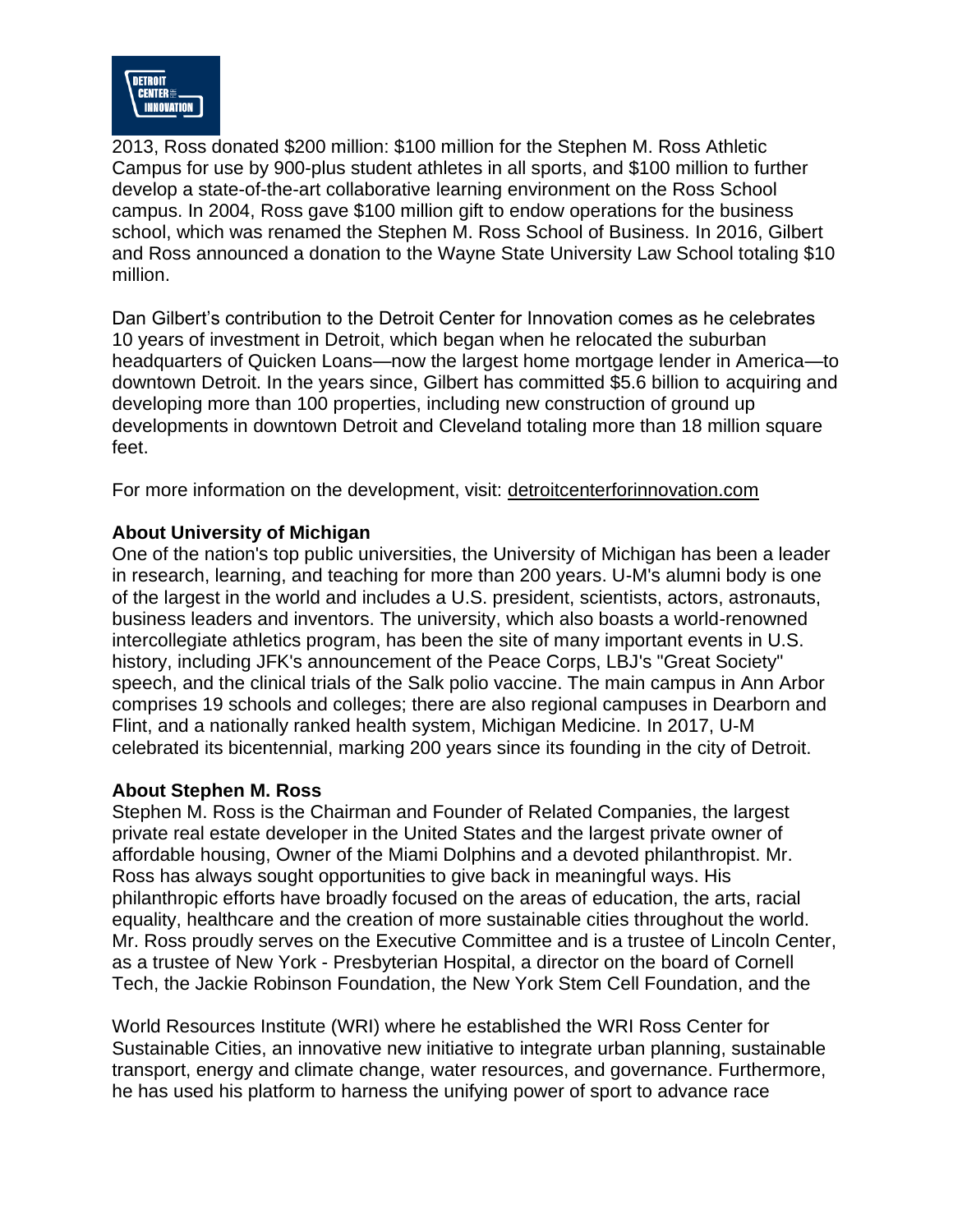

relations across the country through the establishment of the nonprofit Ross Initiative in Sports for Equality (RISE). The organization's efforts have been so impactful that RISE was recognized in 2017 by ESPN's Humanitarian Awards with the Stuart Scott ENSPIRE Award. He is the largest single donor to the University of Michigan supporting the Ross School of Business, critical athletic facilities, scholarships, career development programs and faculty recruitment. In 2013, Mr. Ross pledged to give more than half of his estate to philanthropic causes and charitable organizations through the Giving Pledge, a long-term global initiative created by Warren Buffett and Bill and Melinda Gates that aims to inspire deeper engagement in philanthropy and increase charitable giving globally.

## **About Bedrock**

Detroit-based Bedrock is a full-service real estate firm specializing in acquiring, developing, leasing, financing and managing commercial and residential buildings. Since its founding in 2011, Bedrock and its affiliates have invested and committed more than \$5.6 billion to acquiring and developing more than 100 properties, including new construction of ground up developments in downtown Detroit and Cleveland totaling more than 18 million square feet.

Bedrock's real estate portfolio consists of 210 office tenants and 125 retailers and restaurants in Detroit's technology-centric downtown, the majority of which are new to the market. Key office tenants include Coyote Logistics, IBM, Microsoft, Quicken Loans, LinkedIn, StockX, Universal McCann, UBS, Ally Bank's national headquarters and Fifth Third Bank's regional headquarters. Key retail tenants include H&M, Plum Market, The Lip Bar, 6 Salon, Lululemon, Shake Shack and countless others.

Bedrock is currently developing four transformational projects including the Hudson's Site, Monroe Blocks, Book Tower renovation and One Campus Martius expansion. Bedrock is also undergoing construction of City Modern, a community development in Detroit's Brush Park neighborhood. Partnering with Detroit-based Shinola, Bedrock developed the world's first Shinola Hotel on Woodward Avenue, which opened in early 2019.

Bedrock is dedicated to creating jobs for Detroiters and investing in job training. Over the last year, the company has invested in both the Randolph & Breithaupt Career and Technical Centers to build a pipeline of talent for Detroit's growing economy.

Creating unique experiences through real estate is Bedrock's mission. To make this a reality, Bedrock and its affiliates continuously invest in significant public art installations and placemaking initiatives throughout the city.

For more information on Bedrock's business model, visit the [For More Than Profit book.](https://rockventures.app.box.com/s/uswp0bc8k0wms95bqptg9858gimufh00/file/566931420205) For more information on Bedrock's projects, visit [bedrockdetroit.com](http://www.bedrockdetroit.com/) or engage with us on [Twitter](https://twitter.com/BedrockDetroit) and [Facebook.](https://www.facebook.com/BedrockDetroit/)

Click [here](https://p.widencdn.net/notcn1/P-DetroitEngagementTimeline-20190904) to view a complete timeline of Bedrock and the Rock Family of Companies' engagement within the Detroit community.